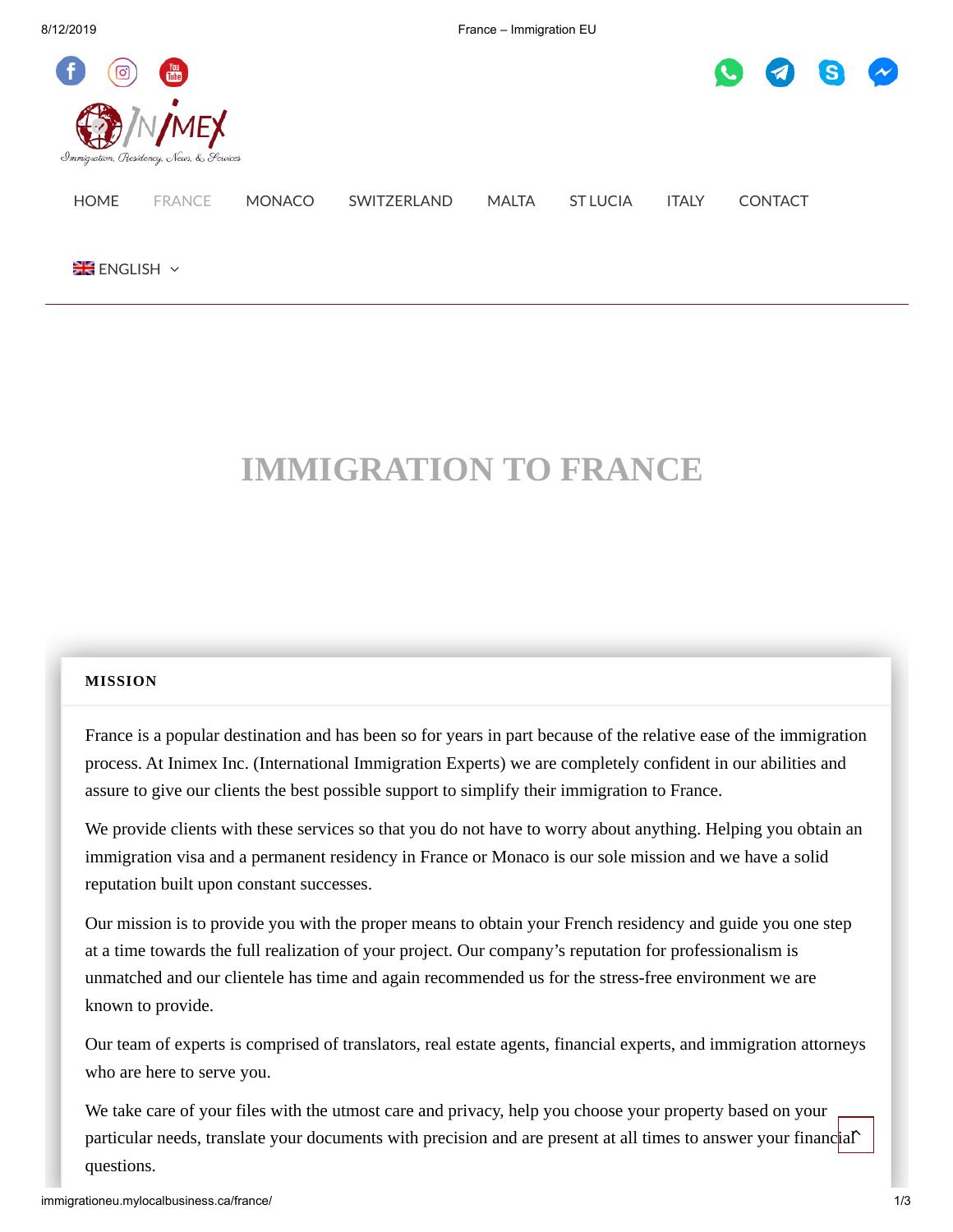We will be pleased to answer and discuss by phone (WhatsApp, Viber) + 33 768 152 300 (France) any concerns you may have on the immigration process to France.

### <span id="page-1-0"></span>**[WEALTHY](#page-1-0) PEOPLE**

### <span id="page-1-1"></span>**[INVESTORS](#page-1-1)**

<span id="page-1-2"></span>**[BUSINESS](#page-1-2)**

<span id="page-1-3"></span>**[WORKERS](#page-1-3)**

<span id="page-1-4"></span>**[STUDENT](#page-1-4) VISA**

<span id="page-1-5"></span>**[CITIZENSHIP](#page-1-5)**

We are well equipped in order to help you with all your immigration or permanent residence needs. We have specialists and professionals from a wide range of fields which include law, financial, real estate, and much more. Request a consultation today!

**[CONSULTATION](http://immigrationeu.mylocalbusiness.ca/consultation/)** 

## **SIMILAR ARTICLES**

- France: [Citizenship](http://immigrationeu.mylocalbusiness.ca/naturalization-in-france/)
- France: [Competencies](http://immigrationeu.mylocalbusiness.ca/france-competencies-and-talents/) and talents
- France: [Immigration](http://immigrationeu.mylocalbusiness.ca/france-immigration-for-investors/) for investors
- France: [Immigration](http://immigrationeu.mylocalbusiness.ca/france-residence-permit-for-wealthy-people/) for wealthy individuals
- France: Immigration for [entrepreneur](http://immigrationeu.mylocalbusiness.ca/france-immigration-for-entrepreneur/)
- France: [Student](http://immigrationeu.mylocalbusiness.ca/france-student-visa/) visa
- France: Visa for a [marriage](http://immigrationeu.mylocalbusiness.ca/france-visa-for-a-marriage/)

## **CONTACT US**

## **NICE**

37 Blvd Dubouchage 06000 Nice France Tel/WhatsApp/Viber: +33 607933678

 $\lambda$